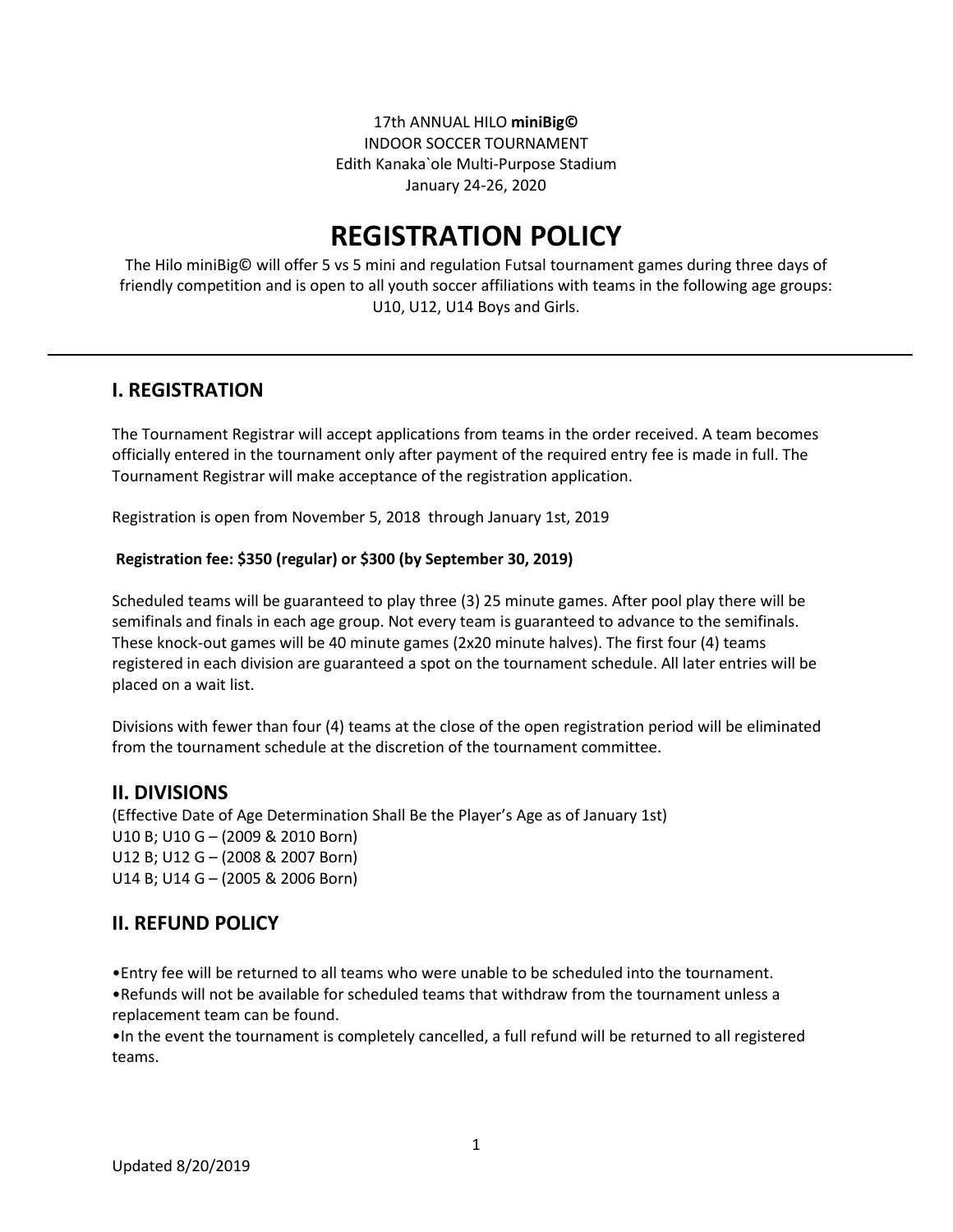## **IV. PLAYER ELIGIBILITY**

- Youth players must meet tournament age requirement and be currently registered with an AYSO, HYSA, USFF, US Club Soccer or other sanctioned affiliate team to be eligible to play in the miniBig© tournament.
- Coaches hold primary responsibility for assuring the eligibility of players.
- Player rosters shall be completed in full and signed by Coaches; verified by the Regional Commissioner (or equivalent) before the start of competition.
- Recruitment of players from outside of the region is allowed with signed release from respective Regional Commissioner or League Administrator and the recruiting regions Regional Commissioner or League Administrator.
- Players are only allowed to roster with one team. **NO DOUBLE ROSTER.**
- *The Tournament Committee (TC) reserves the right to withdraw player eligibility and prohibit participation in the tournament.*

## **V. SCHEDULING**

- Each team will play a total of 3 "mini" 25 minute running time pool matches
- Team point total, based on pool games, will determine seeding for elimination tournament play
- $\bullet$  All teams making the knock-out stages will be scheduled to play a minimum of one (1) regulation 40 minute match; winners will advance toward the championship game. Consolation games will be scheduled only if they can fit into the schedule.

### **VI. TEAMS**

A. Team Rosters shall be limited to the following:

- Minimum 5 / Maximum 10 players and two coaches
- Maximum number of Guest Players allowed on team roster: 2
- *Team Roster must be submitted by January 1, 2017*
- *No changes allowed to roster after January 7, 2017*

B. Teams discovered with ineligible player(s) will concede victory to their opponent. Any previous game that rostered an ineligible player will be recorded as a 1-0 win for the opposing team, regardless of the initial result.

C. The Home Team shall have the responsibility of uniform differentiation.

D. The Home Team will be listed first on the game schedule.

E. Properly completed line-up cards; listed numerically by roster number shall be presented to the Registrar or tournament check-in staff; and shall include the names of all players, present or not and an explanation for those players who are not in attendance at check-in time.